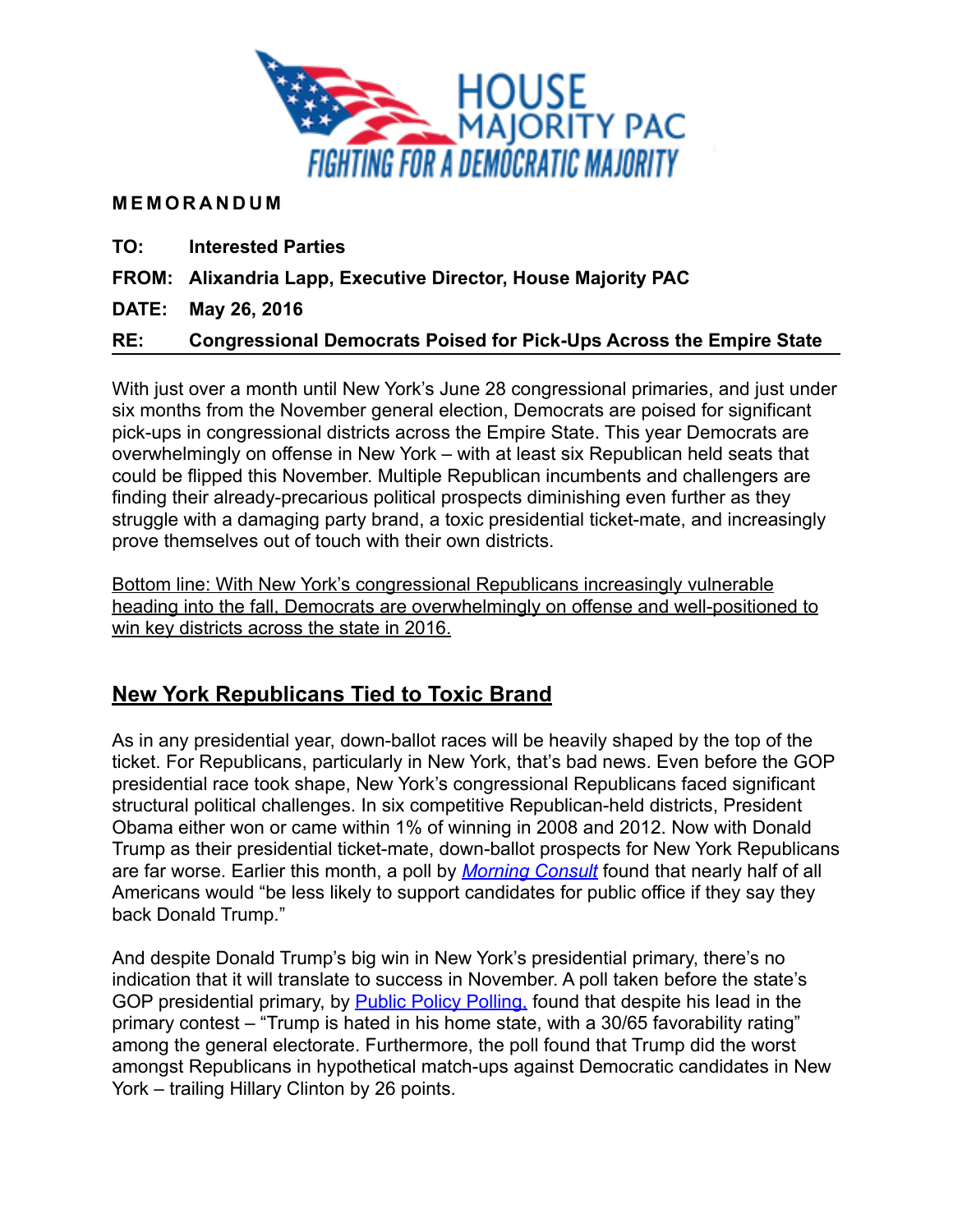Up and down the state, Republican congressional candidates are finding themselves increasingly imperiled by the Trump effect. Some have openly embraced their presumptive presidential nominee and even the demagoguery and divisiveness that has defined his campaign. Other GOP candidates are searching for safety in parsed words and Paul Ryan's talking points. While fear of the Trump effect is inciting GOP candidates to split in political strategies, none of them will be unable to separate from the largely shared political realities they face this cycle.

Even with the immensity of its impact, the top of the ticket still isn't the only disaster facing GOP congressional candidates in New York and across the country. The Republican party is outright toxic itself – with the [Pew Research Center](http://www.politico.com/story/2016/04/poll-republican-disapproval-222586) recently finding the GOP's national approval/disapproval rating at 33%/62% – their worst rating since 1992 – worse than when Democrats won the House in 2006.

#### **Strong Democratic Challengers Step Up to the Plate**

Adding to Democrats' prospects are a slew of top-notch Democratic House challengers who have stepped up to run in Republican-held districts. They include but certainly aren't limited to Navy veteran and native-Western New Yorker John Plumb who's taking on Tea Partier Tom Reed in NY-23; businesswoman Kim Myers who's helping make the Republican-held open-seat in NY-22 one of the most competitive races in the country this year; and Anna Throne-Holst and Dave Calone whose records of service and focus on Long Island's communities couldn't contrast more with Lee Zeldin's prioritizing his national party's most extreme politics. Similar contrasts are seen between Democrats and Republicans in NY-24, NY-21, and NY-19 – districts won by President Obama. With Democrats bringing compelling personal stories, impressive records, and a focus on commonsense solutions to competitive races across New York, the choice couldn't be more clear up and down the ticket.

#### **In NY-01 & NY-23, Incumbents Endorse Trump & Embrace Far-Right Fringe**

**NY-01:** *National Journal* called Congressman Lee Zeldin, "Donald Trump's Vocal House [Supporter," and it's no wonder why. The far-right fringe Congressman not only endorsed](https://www.nationaljournal.com/s/626196?mref=search-result) Trump, he's actively ["touting his ties"](http://www.newsday.com/long-island/politics/lee-zeldin-promotes-donald-trump-and-their-shared-history-1.11774239) to the GOP's controversial presumptive presidential nominee. Even before making his endorsement official, Zeldin [praised](http://abcnews.go.com/Politics/donald-trump-finds-praise-capitol-hill-gop-endorsements/story?id=33657322) Trump for "politically incorrect leadership" – apparently counting the demagoguery of [women, Hispanics, Muslims and other Americans as leadership qualities. The](http://easthamptonstar.com/Editorials/2016519/Jumped-Trump) *East Hampton Star* called Zeldin's endorsement of Trump "a sad moment for the American political process and the First Congressional District."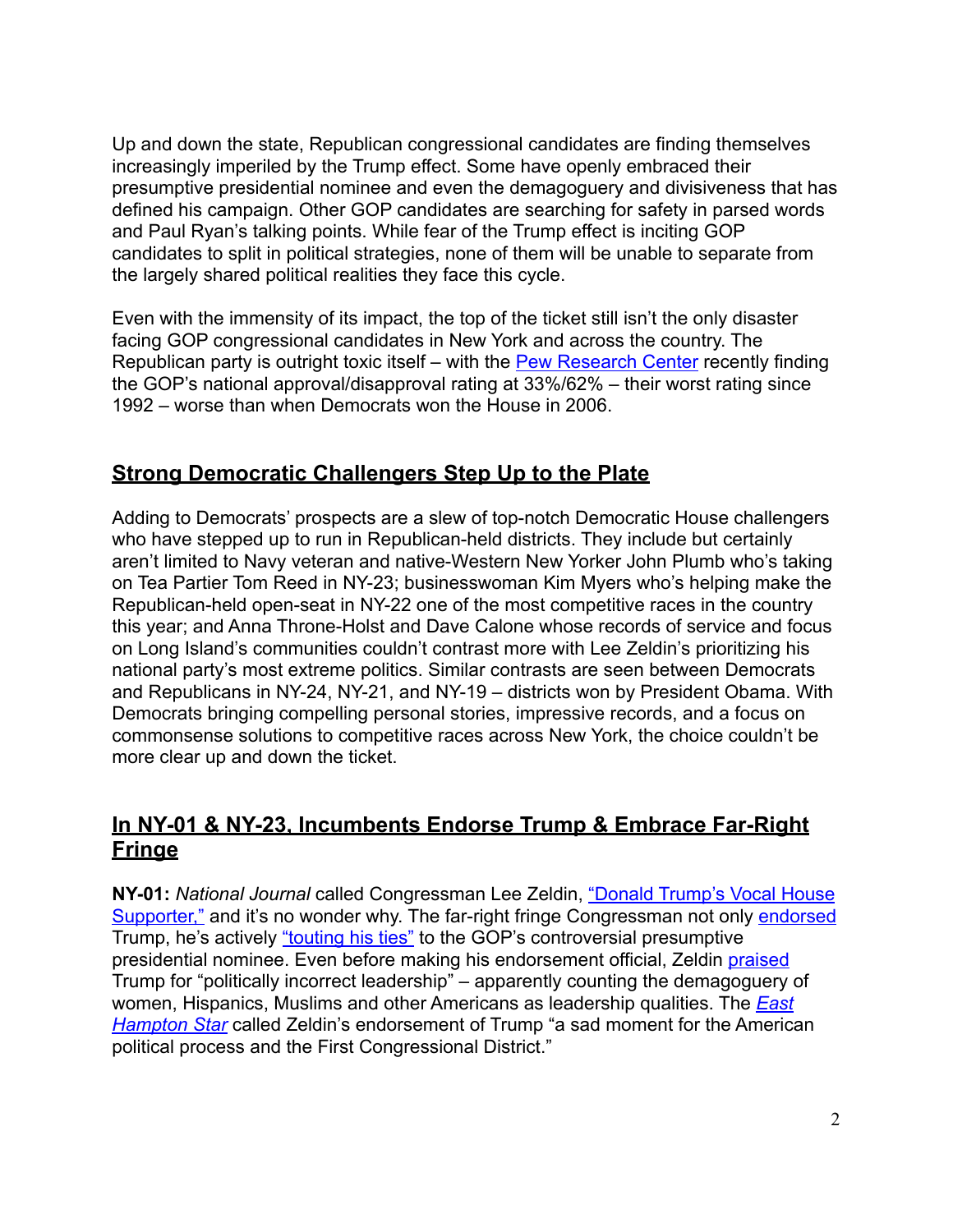Zeldin's eager embrace of the Trump agenda is shocking but not surprising given his own reckless record. Since his election to Congress in 2014, Zeldin has proven himself out-of-touch with Long Island in almost every way possible. Last year, he drew [press](http://www.msnbc.com/rachel-maddow-show/the-company-elected-officials-keep) scrutiny for associating with an extremist group best known for hateful rhetoric and fringe conspiracy theories. Along with Tom Reed, Zeldin was one of only two Members of the New York Congressional delegation to vote to [shut down](http://www.nydailynews.com/blogs/dc/democrats-target-zeldin-dhs-shutdown-vote-blog-entry-1.2136653) the Department of Homeland Security.

Zeldin's positioning himself as a leading figure of the far-right won't do him any favors in this swing district where President Obama won twice. His extreme and out-of-touch record has made him one of House Majority PAC's earliest targets this cycle. Our organization began by running an [ad](https://www.youtube.com/watch?v=wG60YWoDZg4) last fall taking Zeldin to task for voting to make devastating cuts to women's health care. HMP has also already reserved more than half a million dollars in airtime on local cable targeting Zeldin in the final weeks of the 2016 election cycle.

**NY-23:** Meanwhile, in Western New York and the Southern Tier, Congressman Tom Reed has the dubious distinction of being Trump's first congressional endorser facing a competitive race. That full-throated support has likely made his position only more precarious. As *[The Hill](http://thehill.com/homenews/campaign/274952-ten-house-seats-dems-hope-trump-will-tilt)* noted, Reed's "full-on embrace of Trump could be a liability for him in his GOP-leaning district that narrowly backed Obama in 2008 and then went to Romney by 1 point in 2012 after redistricting." And following Reed's endorsement of Trump, the *[Cook Political Report](http://cookpolitical.com/story/9382)* shifted their rating for this district from "Likely R" to "Lean R."

Meanwhile, Reed's record has made him anything but popular in his district. His support for the House GOP's reckless budget drew [criticism](http://www.the-leader.com/article/20150423/NEWS/150429807) from local charities. Like fellow Trump-endorser Lee Zeldin, Reed was one of only two Members of the state's delegation to actually vote to [shut down](http://www.ithacajournal.com/story/news/local/2015/03/03/tom-reed-dhs-spending-vote/24334427/) the Department of Homeland Security.

# **Turnout, Trump, & Troubling Records Imperil Incumbents in NY-24 & NY-21**

**NY-24:** Congressman John Katko is perhaps New York's most vulnerable House Republican. NY-24 swings heavily Democratic in presidential cycles. President Obama won big here twice – by approximately 57%, and Katko's seat has been ranked as one of the ten [most likely to flip](https://www.nationaljournal.com/s/621146/15-house-seats-most-likely-flip) in the country.

It's no wonder the prospect of presidential election turnout and Trump's presence at the top of his ticket have Katko worried. For proof just look at Katko's desperate attempts to decouple himself from his presidential ticket-mate. Despite having already [pledged](http://www.twcnews.com/nys/central-ny/news/2016/03/10/congressman-katko-responds-to-call-for-trump-support.html) "to back whoever the Republican nominee is," Katko went quiet when asked for comment on Trump more recently by **Politico**. He's also tried parroting Paul Ryan's [talking points](http://www.syracuse.com/politics/index.ssf/2016/05/rep_john_katko_donald_trump_has_to_earn_my_vote.html) with unclear claims about Trump needing to earn his vote.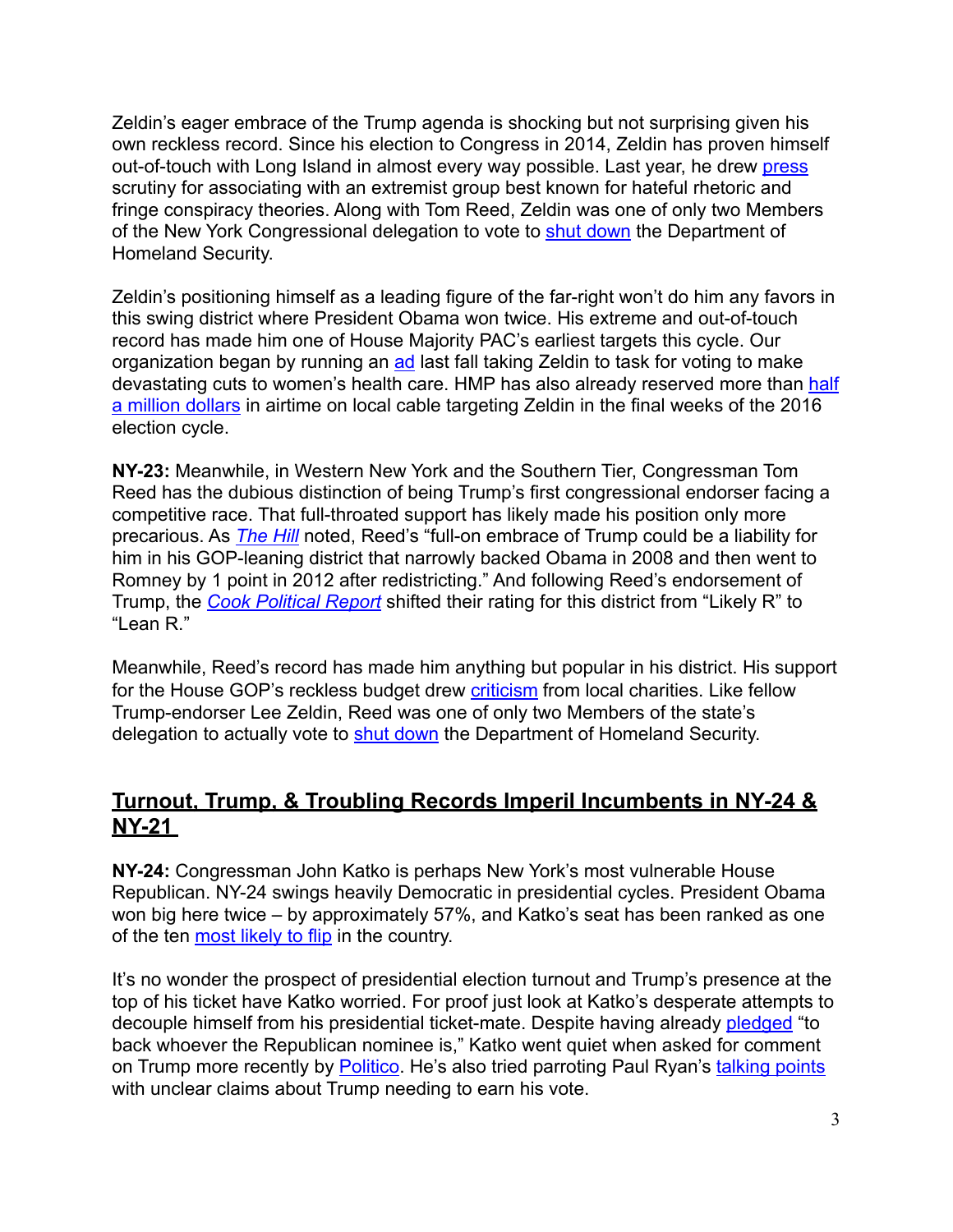Unfortunately for Katko, as the *[Cook Political Report](http://cookpolitical.com/story/9382)* noted when it shifted his race to "Toss Up," "rates of split-ticket voting are at all-time lows and House candidates are defined by their party and the top of the ticket more than ever."

More importantly, Central New York's well-informed electorate will see through Katko's parsed words to the inevitable truth – that Katko will fall in line and vote for Trump in November.

It certainly wouldn't be the first time Central New Yorkers witnessed Katko saying one thing and doing another. When running for Congress in 2014, Katko promised Central New York voters he wouldn't vote to [defund Planned Parenthood,](http://www.syracuse.com/politics/index.ssf/2015/09/house_gop_votes_to_defund_planned_parenthood_with_help_of_john_katko.html) then turned around and did just that during his first year in office.

Also in 2015, Katko was [exposed](http://www.syracuse.com/news/index.ssf/2015/09/did_katko_stefanik_need_gop_political_approval_of_legislative_plans.html) for signing a pledge to run his legislative agenda by the NRCC.

With increased turnout, Trump at the top of the ticket, and Central New Yorkers continuing to learn the truth about their Congressman, 2016 is already spelling big trouble for John Katko. HMP has already targeted Katko with a reservation of more than \$370,000 in broadcast airtime this fall in Syracuse.

**NY-21:** Like John Katko, presidential turnout and a place on Trump's ticket also have Congresswoman Elise Stefanik running scared. In a district where President Obama twice received over 52% of the vote, Stefanik has plenty of reason to worry. When pressed by the *[Albany Times Union](http://www.timesunion.com/tuplus-local/article/Elise-Stefanik-won-t-say-Donald-Trump-s-name-but-7396796.php)* earlier this month on whether she would support Trump, Congresswoman Stefanik also tried to hide behind Republican Party talking points. Stefanik pledged to "support my party's nominee in the fall" but as the *Times Union* noted, "could not bring herself to say the New York mogul's name."

*Stefanik declined repeated requests for an interview. Her word parsing paralleled that of Sen. Kelly Ayotte, R-N.H., whose embattled re-election campaign said in a statement that she would "support'' Trump, but will not "endorse'' him or anyone in the election cycle. – Albany Times Union, 5/5/16* 

Stefanik even made the Washington Post's list of [top 10](https://www.washingtonpost.com/news/the-fix/wp/2016/05/20/the-10-most-tortured-republican-responses-to-donald-trump/?postshare=6411463755562035&tid=ss_tw-bottom) most tortured Republican responses to Donald Trump for dodging the question with the same reply [three times](http://www.twcnews.com/nys/watertown/news/2016/04/11/congresswoman-stefanik-still-not-saying-which-gop-candidate-she-supports.html) in an earlier interview with *Time Warner Cable News New York*.

Neither occasion is the first time Stefanik has been called out by the media for blatant political posturing. In an [editorial](http://poststar.com/news/opinion/editorial/editorial-defining-elise-stefanik/article_0a7f7fe1-1097-5ed8-a0b7-1593f39164b7.html) earlier this year, the *Glen Falls Post Star* concluded that following a meeting with Stefanik "our board still had concerns about what Elise Stefanik stands for and what she does not." And like Katko, Stefanik was also [exposed](http://poststar.com/news/local/for-support-republican-party-requires-representatives-agendas/article_965cebf1-9c77-58f6-a4a6-af9f3a949459.html) for signing a pledge to submit her legislative agenda to the NRCC.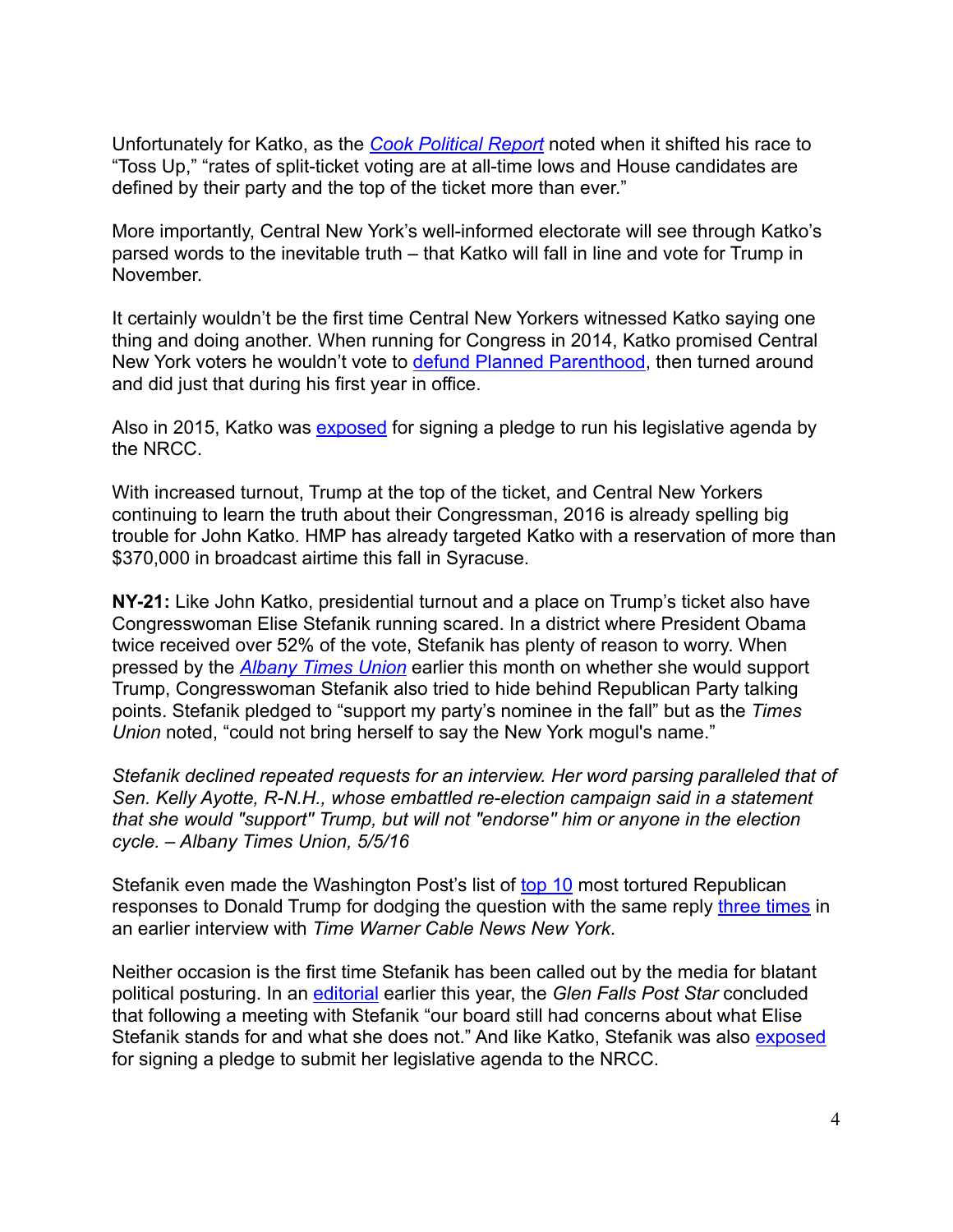Adding to the Congresswoman's electoral vulnerability is a Washington record deeply out-of-touch with the North Country – including votes to defund Planned Parenthood and freeze Pell Grants.

## **Open-Seat Opportunities for Democrats**

**NY-22:** While NY-22 has been a tough seat for Democrats in the most recent election cycles, a confluence of factors makes 2016 a truly exceptional opportunity for Democrats to take it back. Incumbent Republican Congressman Richard Hanna's announcement last December that he would not seek reelection quickly put this district on the map as one of the most competitive in the country, and it has been rated as a "Toss Up" by *Cook Political Report*. As in the rest of the state, the Democrats will be bolstered by increased turnout and Republicans burdened by the toxicity of the Trumpled GOP ticket. Much as in the presidential primary, Republicans in NY-22 are left without good options when it comes to picking their nominee next month.

Assemblywoman Claudia Tenney, who previously challenged Hanna in 2014, is probably best known for being a Tea Party extremist who [touts](http://claudiaforcongress.com/about/) her being "consistently ranked as the top conservative legislator in New York."

Meanwhile, Tenney's GOP competitor, Steve Wells has [attacked](http://webcache.googleusercontent.com/search?q=cache:JaQEFOSvCi8J:www.wellsforsecurity.com/tag/donald-trump/+&cd=2&hl=en&ct=clnk&gl=us&client=safari) her for, in his view, actually being insufficiently supportive of Trump.

Neither the Tea Party nor Trump are associations likely to benefit the eventual GOP nominee in this swing district.

**NY-19:** Another top pick-up opportunity for Democrats this fall is in NY-19. Like NY-22, the seat has become extra-competitive given the retirement of a Republican-incumbent, presidential turn-out, and the damaged GOP-brand. And similar to NY-22, Republicans face a choice between heavily flawed candidates.

Career politician John Faso has been part of the problem in Albany even since leaving the state assembly. According to the *[Hudson Register-Star](http://www.registerstar.com/news/article_c88fe125-8674-5c6d-8cf2-32c885a14b76.html)* in 2010, Faso's law firm "cut a deal with the New York state Attorney General's Office that includes paying the state \$550,000, in regard to that agency's ongoing probe into a 'pay to play' scheme involving the state's pension fund."

As an alternative in NY-19, the GOP has proud Trumplican Andrew Heaney. Heaney is an adamant Trump endorser who called the GOP presidential nominee (again bestknown for offensive rhetoric and demagoguery of women, Hispanics, Muslims, and other Americans) "a favorite son of New York."

This GOP primary in NY-19 has quickly become one of the [most heated](http://www.timesunion.com/local/article/In-NY-19-GOP-primary-letters-mdash-and-sparks-7515891.php) in the country. With both candidates tearing each other apart and bringing attention to their significant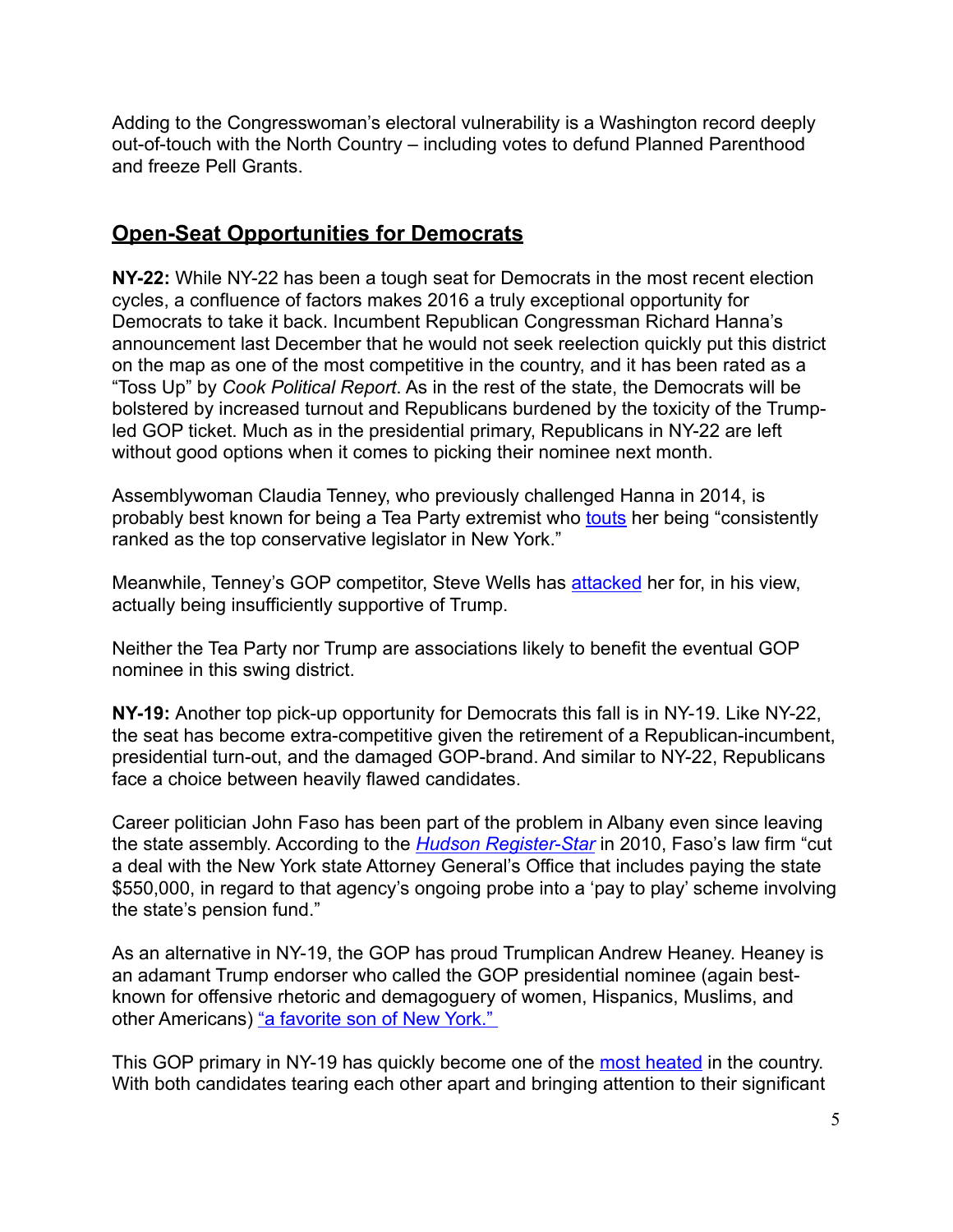flaws – the eventual nominee will inevitably enter the general election already severely damaged.

## **Fundamentally Flawed GOP Challengers in Democratic-Held Seats**

In Democratic-held seats – Republicans may be hoping for miracles but, similarly, will be burdened by turnout, Trump, and heavily-flawed candidates. These factors have diminished the GOP's chances in swing districts currently held by Democrats.

**NY-03:** GOP candidate Jack Martins brings plenty of baggage to the open-seat race for NY-03. Besides his place on the Trump ticket – Martins' record of fervent opposition to [women's reproductive rights](http://www.theislandnow.com/great_neck/news/haber-blasts-martins-on-women-s-bill/article_eca54cc2-f245-11e3-99b5-001a4bcf887a.html) places him firmly outside the mainstream of voters in this swing district twice won by President Obama. Furthermore as former state Senate Majority Leader Dean Skelos faces a five-year federal sentence for corruption, Martins will be forced to answer for his own ["outspoken" support](http://www.theislandnow.com/politics/martins-support-for-skelos-in-media-spotlight/article_4ec3c130-fa4d-11e4-9695-07c424d62f5d.html) for Skelos which continued even after Skelos' corruption charges came to light.

**NY-18:** While NY-18 saw competitive races in 2012 and 2014, and House Majority PAC made significant investments here to help secure victories in each cycle, this district looks increasingly out-of-reach for Republicans in 2016. Incumbent Democrat Sean Patrick Maloney has a well-established record of representing the interests of the district. He's also proven himself a formidable fundraiser – outraising both Republican opponents so far by more than \$2 million. Given this year's political environment and Maloney's fundamental strengths, neither Albany GOP-favorite Phil Oliva nor Trump[enthusiast Ken Del Vecchio currently look likely to alter the electoral landscape this fa](http://www.recordonline.com/article/20160415/NEWS/160419489)ll.

# **Conclusion**

Amidst the inherent Democratic political advantage present in a presidential-election year – the toxicity of the Republican ticket, out-of-touch GOP incumbents, and extremely flawed GOP challengers greatly strengthen Democrats' position in congressional races across New York.

In 2012, during the last presidential election cycle, Democrats won three competitive New York congressional races (including two Democratic pick-ups) in which House Majority PAC invested more than \$2,000,000 combined. In 2016, New York offers even more opportunities for Democrats to increase our margin in the House and work towards a majority.

As previously mentioned, our organization has already placed airtime reservations targeting NY-01 and NY-24 in the final weeks before election day. As the cycle continues